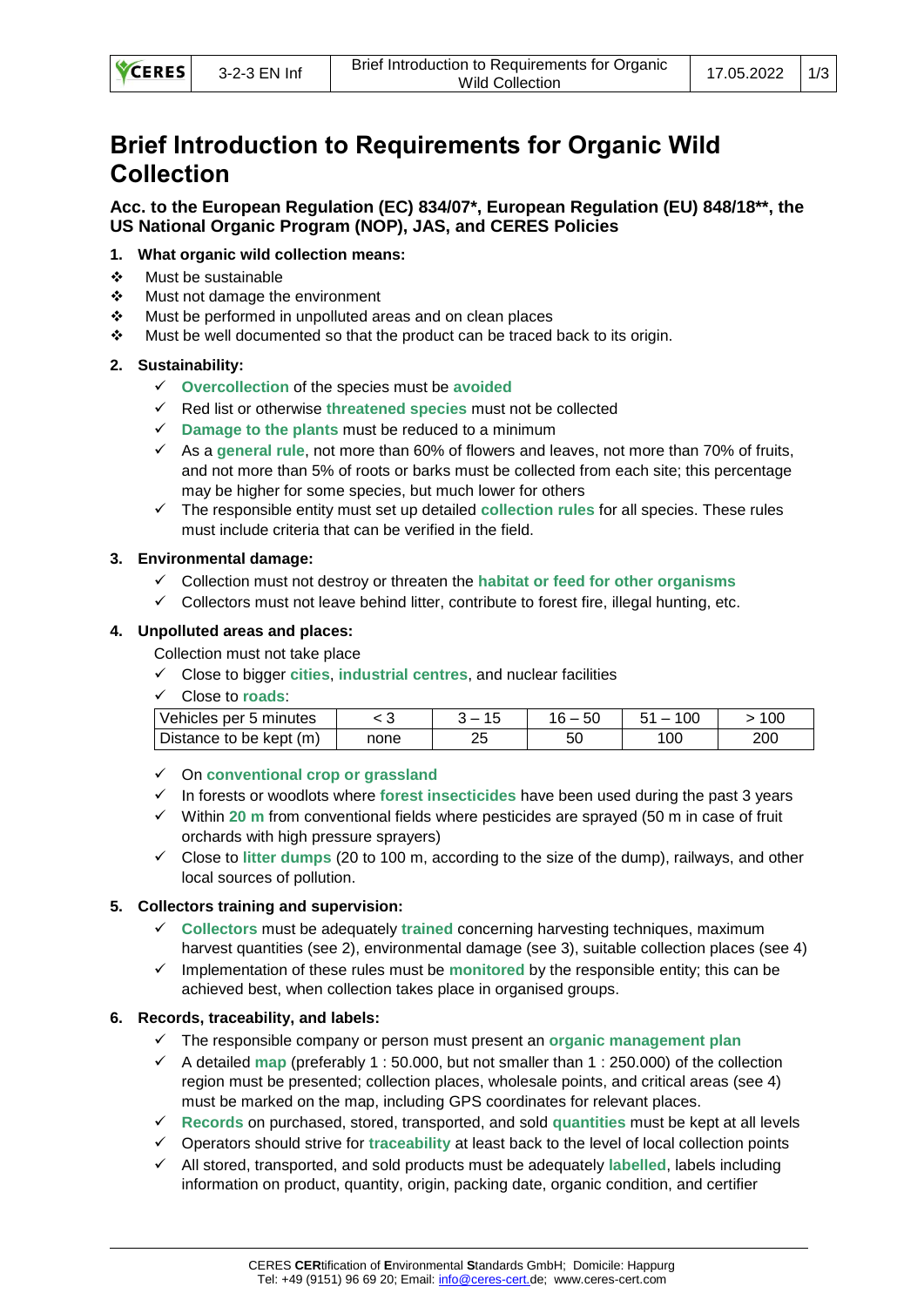| <b>VCERES</b> | 3-2-3 EN Inf | Brief Introduction to Requirements for Organic<br><b>Wild Collection</b> | 17.05.2022 | $\frac{2}{3}$ |
|---------------|--------------|--------------------------------------------------------------------------|------------|---------------|
|---------------|--------------|--------------------------------------------------------------------------|------------|---------------|

✓ In addition, **JAS** requires "**grading**" records: before selling products with the JAS logo, the producer must double-check and record fulfilment of JAS standards.

#### **7. Post-harvest handling, cleanness:**

- ✓ Contact with **polluting substances** must be avoided during post-harvest management (transport, drying, freezing, storing, etc.)
- $\checkmark$  Possible pollutants include detergents, disinfectants, rodenticides, fumigants, wood preservatives, etc.
- ✓ During harvest and at all post-harvest levels, products must be handled under **adequate sanitary conditions**.

## **8. Preventive and precautionary measures**

#### **This is a new requirement under the general rules. The new regulation (EU) 848/18 highlights the importance of operators' responsibilities:**

Operators should take preventive measures at every stage of production, preparation and distribution, where appropriate, to ensure the preservation of biodiversity and soil quality, to prevent and control pests and diseases and to avoid negative effects on the environment, animal health and plant health. They should also take, where appropriate, proportionate precautionary measures which are under their control to avoid contamination with products or substances that are not authorised for use in organic production in accordance with this Regulation and to avoid commingling organic, in-conversion and non-organic products.

## **9. Terminology used by CERES**

Terms like "collection area", "collection site", "collector", "buying centre" etc. are used differently by different persons. The following is the terminology used by CERES. This is important for avoiding any misunderstandings during the application and certification process: